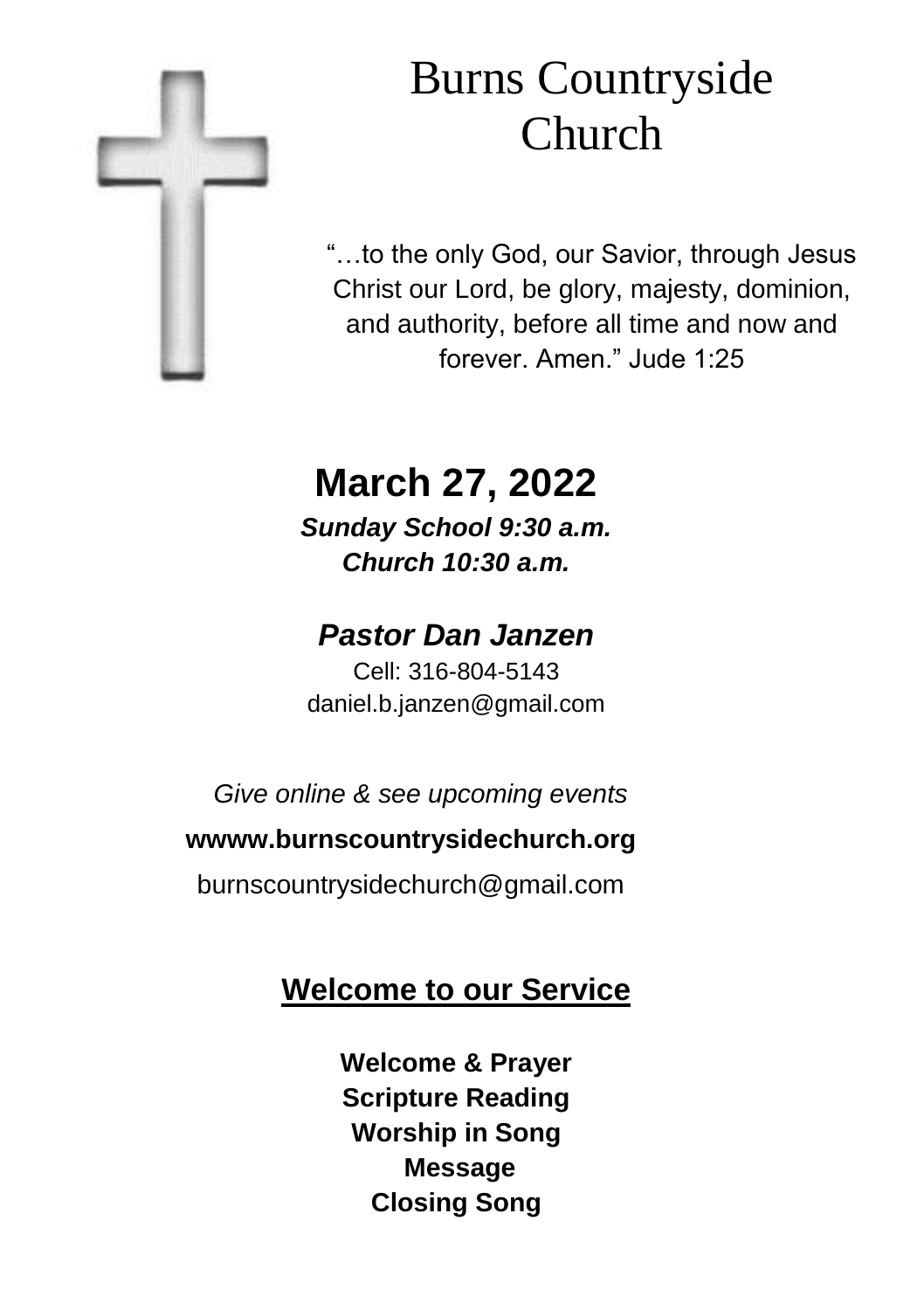#### **Today & Announcements**

- Service Leader: Larry Goodwin
- Offering today: Missions
- Scripture reading: Psalm 93:1-5 Andy Hansen

#### **This Week**

- **Tuesday 6:00 a.m.**  Men's Bible Study
- **Wednesday- 6:30 p.m. - 8:00 p.m.**  Youth Group *Sticks and*  Twigs - 7<sup>th</sup> through 12<sup>th</sup> grade

#### **Upcoming**

- **April 7-** Board Meeting
- **April 17- Easter Sunday-** potluck breakfast before service
- **June 6-10-** Vacation Bible School

#### **Prayer Requests/Praises**

❖ Gina Britton

.

- ❖ Alice Stuckey
- ❖ Ukrainian/Russian conflict
- ❖ Josh Morgan
- ❖ Harold Lefert
- ❖ Donovan Funk
- ❖ Niomi Thompson
- ❖ Cathy Westfall (Crane)
- ❖ Roberta Tull cancer
- ❖ Eli Parker Jantz family
- ❖ Graber Ministries
- ❖ Melanie's niece Laura
- ❖ Our country, our town, our church & the leaders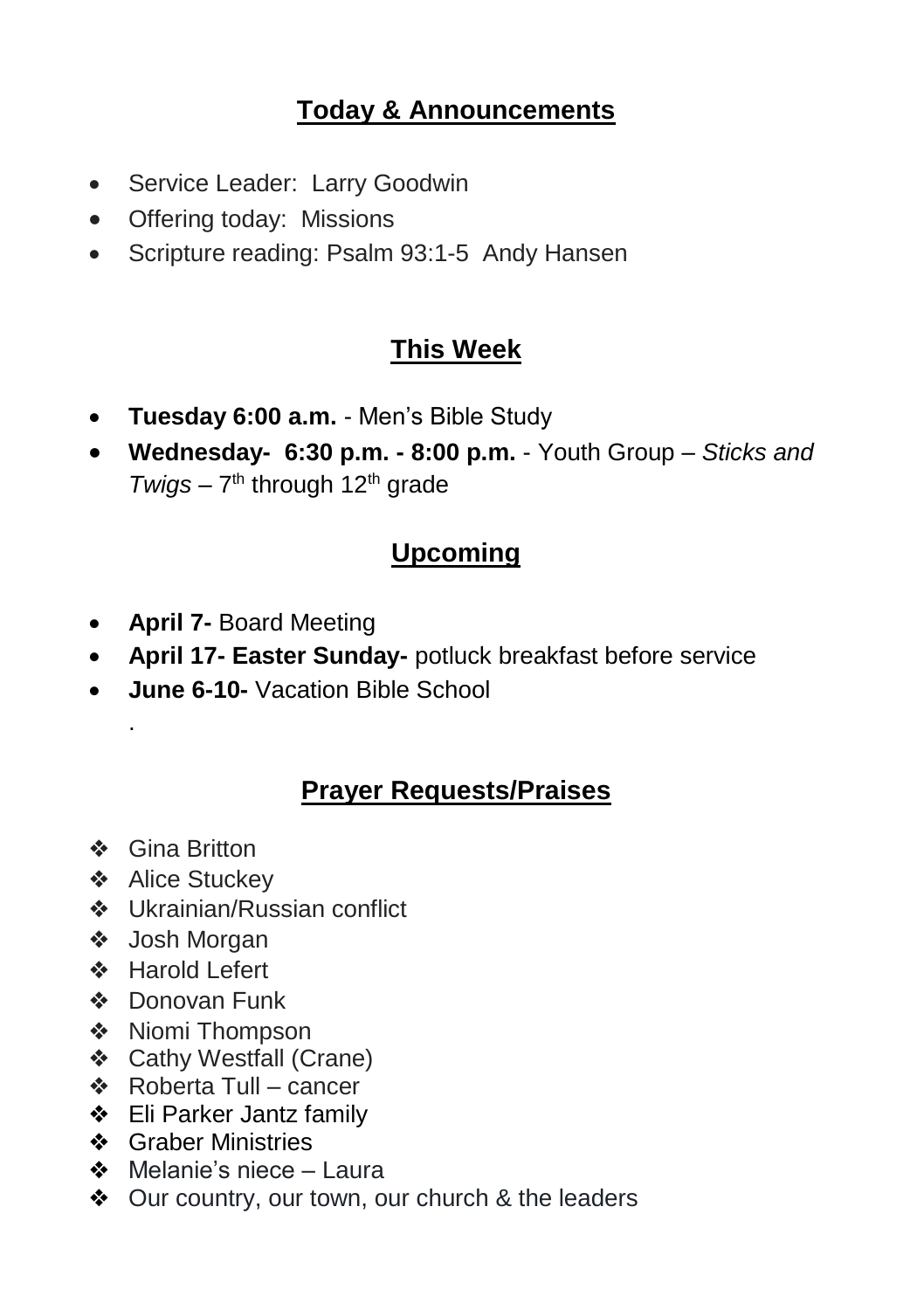#### **Missionaries:**

- $\geq$  Dave and Eileen Barkman Japan
- $\triangleright$  Rudi and Beth Fehr Missouri
- $\geq$  Cory and Leslie Young Golden Spur Ministry
- $\triangleright$  Dennis and Cindy Wiens Middle East Sat 7
- $\geq$  Youth Group and Leaders

#### *Interested in joining the church? Contact Pastor Dan if you have any questions.*

#### **Church Elders/Shepherds** Glenn Langenegger (Chairman), Larry Goodwin, Dan Walker, Todd Wiebe

### **Verse of the Week**:

Acts 9:41-42

**<sup>41</sup>** He took her by the hand and helped her to her feet. Then he called for the believers, especially the widows, and presented her to them alive. **<sup>42</sup>** This became known all over Joppa, and many people believed in the Lord.